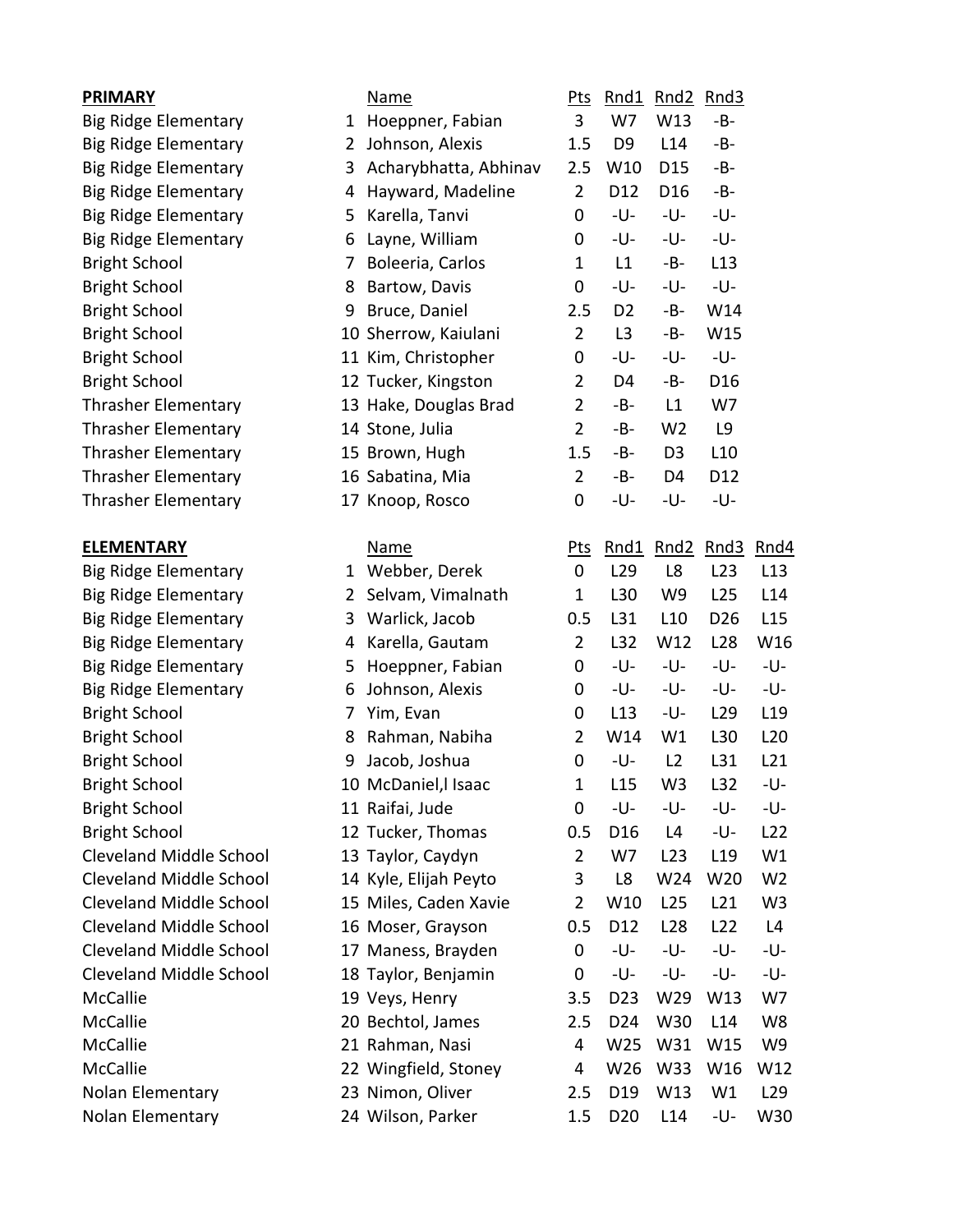| Nolan Elementary           |
|----------------------------|
| Nolan Elementary           |
| Nolan Elementary           |
| Nolan Elementary           |
| <b>Thrasher Elementary</b> |
| <b>Thrasher Elementary</b> |
| <b>Thrasher Elementary</b> |
| <b>Thrasher Elementary</b> |
| <b>Thrasher Elementary</b> |
|                            |

## **HIGH SCHOOL**

| Nolan Elementary               |              | 25 McDonald, Shad       | $\overline{2}$   | L21             | W15             | W <sub>2</sub>  | -U- |
|--------------------------------|--------------|-------------------------|------------------|-----------------|-----------------|-----------------|-----|
| Nolan Elementary               |              | 26 Cummings, Cheyenne   | 0.5              | L22             | -U-             | D <sub>3</sub>  | L31 |
| Nolan Elementary               |              | 27 Barnes, Paxton       | $\mathbf 0$      | -U-             | -U-             | -U-             | -U- |
| Nolan Elementary               |              | 28 King, John           | $\overline{2}$   | -U-             | W16             | W4              | L33 |
| Thrasher Elementary            |              | 29 Steele, Leonardo Y   | 3                | W1              | L <sub>19</sub> | W7              | W23 |
| Thrasher Elementary            |              | 30 Newton, Milo Thadd   | $\overline{2}$   | W <sub>2</sub>  | L20             | W8              | L24 |
| Thrasher Elementary            |              | 31 Gordon, Jackson We   | 3                | W <sub>3</sub>  | L21             | W9              | W26 |
| Thrasher Elementary            |              | 32 Paulson, Everett     | $\overline{2}$   | W4              | -U-             | W10             | -U- |
| Thrasher Elementary            |              | 33 Nashi, Mark J        | $\mathbf{1}$     | -U-             | L <sub>22</sub> | -U-             | W28 |
| <u>JR HIGH</u>                 |              | <b>Name</b>             | <u>Pts</u>       | <u>Rnd1</u>     | Rnd2            | Rnd3            |     |
| <b>Brown Elementary</b>        | $\mathbf{1}$ | Bailey, Jonathan M      | $\mathbf{1}$     | W12             | L <sub>6</sub>  | L <sub>18</sub> |     |
| <b>Brown Elementary</b>        | 2            | Christian, Lucas        | $\mathbf{1}$     | W13             | L7              | L <sub>19</sub> |     |
| <b>Brown Elementary</b>        | 3            | Brown, Robert           | 0                | -U-             | -U-             | -U-             |     |
| <b>Brown Elementary</b>        | 4            | Christian, Lexi         | 0                | L17             | L8              | L <sub>20</sub> |     |
| <b>Brown Elementary</b>        | 5            | Dial, Timothy           | 0                | -U-             | -U-             | -U-             |     |
| <b>Cleveland Middle School</b> | 6            | Soni, Rishi             | $\overline{2}$   | L <sub>18</sub> | W1              | W12             |     |
| <b>Cleveland Middle School</b> | 7            | Bell, Billy             | $\mathbf{1}$     | L <sub>19</sub> | W <sub>2</sub>  | L13             |     |
| <b>Cleveland Middle School</b> | 8            | Medlin, Ryan            | 3                | W20             | W4              | W14             |     |
| <b>Cleveland Middle School</b> | 9            | Moss, Nathan Glenn      | 2                | W21             | -X-             | L17             |     |
| <b>Cleveland Middle School</b> |              | 10 Hale, Truman         | $\mathbf 0$      | -U-             | -U-             | -U-             |     |
| <b>Cleveland Middle School</b> |              | 11 Thomas, Victoria     | 0                | -U-             | -U-             | -U-             |     |
| <b>McCallie</b>                |              | 12 Ravinder, Sonny      | $\mathbf 0$      | L1              | L <sub>18</sub> | L <sub>6</sub>  |     |
| McCallie                       |              | 13 Haun, Andrew         | 1                | L2              | L19             | W7              |     |
| McCallie                       |              | 14 Jeong, Daniel        | $\mathbf{1}$     | -U-             | W20             | L <sub>8</sub>  |     |
| McCallie                       |              | 15 Parker, Andrew       | 0                | -U-             | -U-             | -U-             |     |
| McCallie                       |              | 16 Mull, Jonas          | 0                | -U-             | -U-             | -U-             |     |
| McCallie                       |              | 17 Patel, Rahul         | 2.5              | W4              | D <sub>21</sub> | W9              |     |
| <b>Walker Valley</b>           |              | 18 Jur, Gitasuk         | $\mathbf{3}$     | W <sub>6</sub>  | W12             | W1              |     |
| Walker Valley                  |              | 19 Douden, Joshua David | 3                | W7              | W13             | W <sub>2</sub>  |     |
| <b>Walker Valley</b>           |              | 20 Starnes, Andrew      | $\mathbf{1}$     | L8              | L14             | W4              |     |
| <b>Walker Valley</b>           |              | 21 Sullins, Sam         | 1.5              | L9              | D17             | -X-             |     |
| <b>HIGH SCHOOL</b>             |              | <b>Name</b>             | <u>Pts</u>       | Rnd1            | Rnd2            | Rnd3            |     |
| Clarkrange High School         | 1            | Cook, Devin             | $\mathbf{1}$     | L7              | W19             | L15             |     |
| Clarkrange High School         | 2            | Reynolds, Kody          | 0                | -U-             | -U-             | -U-             |     |
| Clarkrange High School         | 3            | Jones, Stephen          | 0                | L8              | -U-             | L16             |     |
| Clarkrange High School         | 4            | Labelle, Serena         | $\mathbf{1}$     | -X-             | L20             | -U-             |     |
| Clarkrange High School         | 5            | Murphy, Jayden          | $\overline{2}$   | -U-             | W22             | -X-             |     |
| Clarkrange High School         | 6            | Swiggart, Shannon       | 2                | -X-             | W21             | L17             |     |
| <b>Cleveland High School</b>   | 7            | Soni, Roshan            | 3                | W1              | W15             | W19             |     |
| <b>Cleveland High School</b>   | 8            | Patel, Aarsh Nalin      | 2                | W <sub>3</sub>  | L16             | W20             |     |
| <b>Cleveland High School</b>   | 9            | Slcis, James            | $\boldsymbol{0}$ | -U-             | -U-             | -U-             |     |
| <b>Cleveland High School</b>   |              | 10 Adriaanse, Michael   | 0                | -U-             | -U-             | -U-             |     |
|                                |              |                         |                  |                 |                 |                 |     |